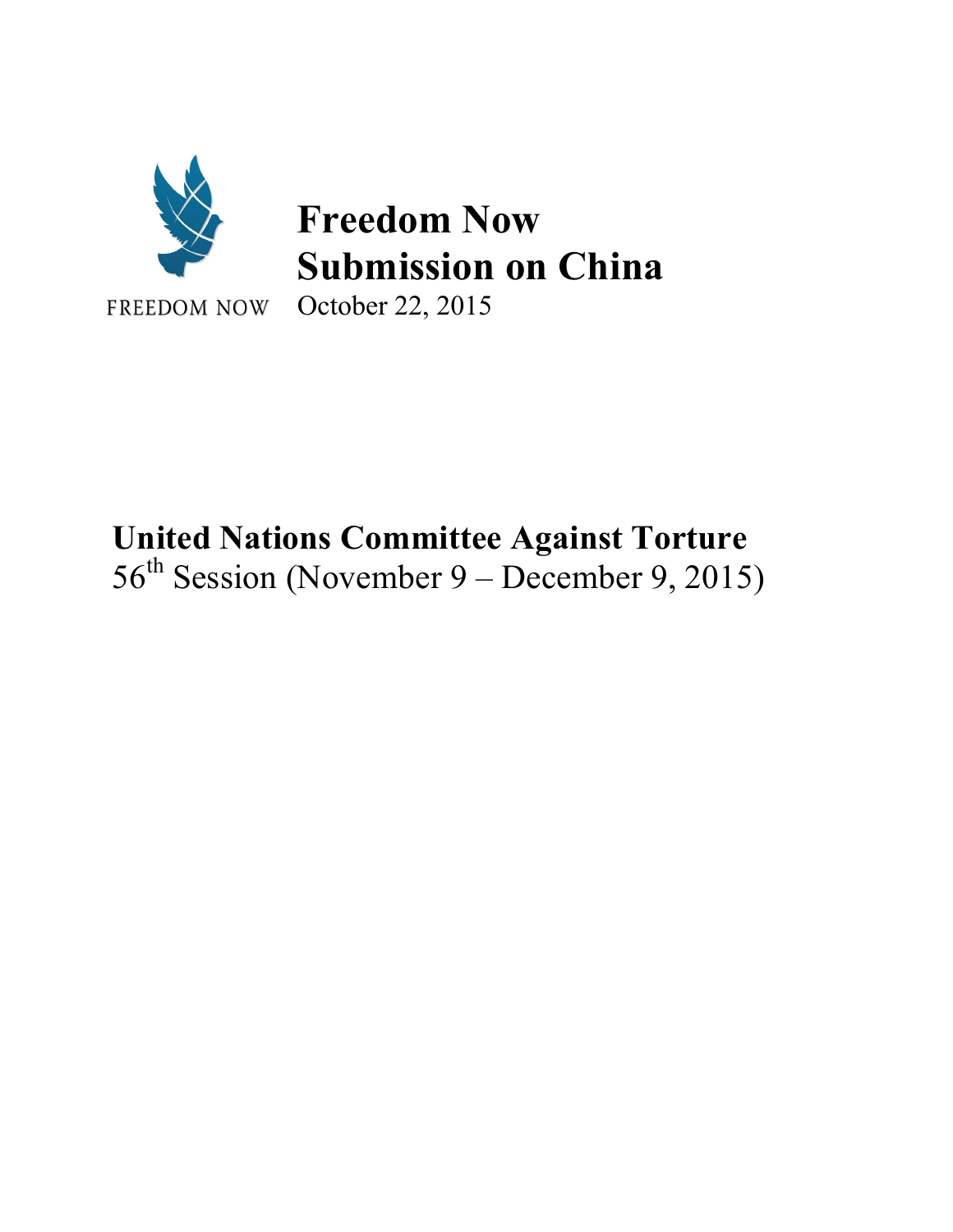# **I. INTRODUCTION**

This submission is intended to provide information to the Committee Against Torture ("the Committee") on China's Fifth Periodic Report ("Fifth Report") – to be discussed at the Committee's  $56<sup>th</sup>$  session – in relation to the measures China has taken to implement the provisions of the Convention against Torture ("the Convention"). In particular, this submission focuses on China's implementation of Article 16 of the Convention.

Freedom Now is a U.S. and U.K.-based non-profit, non-governmental, and non-partisan organization that works to free individual prisoners of conscience through focused legal, political and public relations advocacy efforts. In this context, the term "prisoners of conscience" is used to designate persons detained for their political, religious, or other beliefs or because of their ethnic origin, sex, sexual orientation, color, language, national or social origin, economic status, birth or other status – who have not used or advocated violence. Freedom Now is accredited as a Non-Governmental Organization (NGO) in Special Consultative Status to the UN Economic and Social Council (ECOSOC). Freedom Now was retained by Liu Xia as international counsel to represent her and her husband Liu Xiaobo in mid-2010, a number of months before he was selected to be the recipient of the Nobel Peace Prize.

## **II. Background**

## **Article 16**

The focus of this submission is on the implementation of Article 16 of the Convention, which provides:

1. Each State Party shall undertake to prevent in any territory under its jurisdiction other acts of cruel, inhuman or degrading treatment or punishment which do not amount to torture as defined in article I, when such acts are committed by or at the instigation of or with the consent or acquiescence of a public official or other person acting in an official capacity. In particular, the obligations contained in articles 10, 11, 12 and 13 shall apply with the substitution for references to torture of references to other forms of cruel, inhuman or degrading treatment or punishment.

2. The provisions of this Convention are without prejudice to the provisions of any other international instrument or national law which prohibits cruel, inhuman or degrading treatment or punishment or which relates to extradition or expulsion.

In order for China to be in compliance with Article 16, the Government must not only enact stronger, more detailed legislation, but also ensure that official policies satisfy the requirements of Article 16 in practice, not just in law.

In the *List of Issues in Relation to the Fifth Periodic Report of China*, the Committee Against Torture specifically asked China to comment on "reports of increased harassment and intimidation, including arrests and detention, of signatories of 'Charter '08,' such as the 2010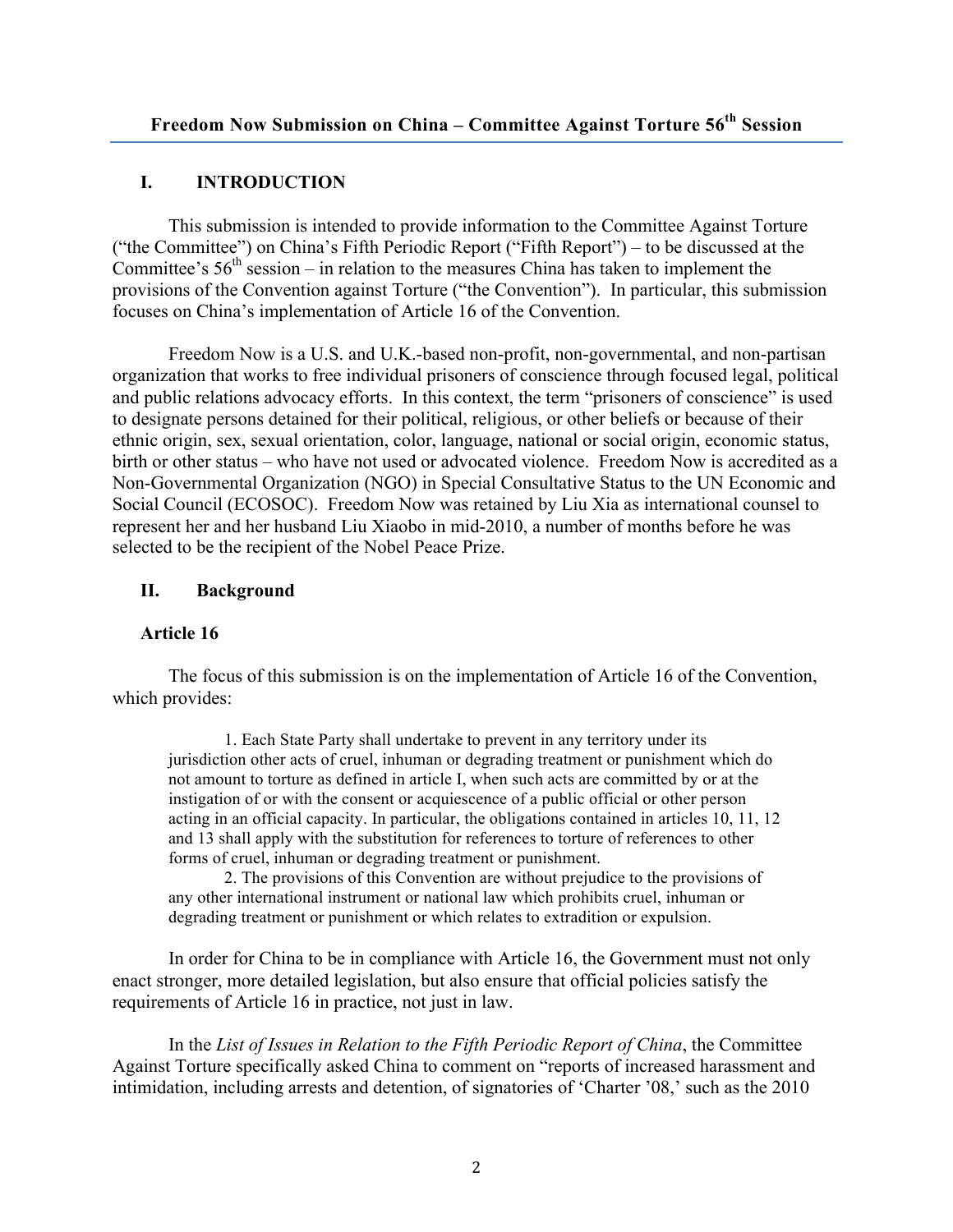Nobel Peace Prize laureate, Liu Xiaobo [and] his wife Liu Xia . . . ."<sup>1</sup> In addition, the List of Issues asked about "due process rights with regard to the imposition of . . . solitary confinement."<sup>2</sup> This submission provides further information in relation to Liu Xia's present situation under both a *de facto* house arrest and in solitary confinement.

#### **Liu Xia**

There are numerous examples of individuals subjected to torture or cruel, inhuman, or degrading treatment in China, including Liu Xia, wife of imprisoned Nobel Laureate Liu Xiaobo. Liu Xia has also been denied access to adequate medical attention in violation of her right to be free from torture or cruel, inhuman, or degrading treatment.

Liu Xia, an artist in Beijing, has been under *de facto* house arrest and in solitary confinement for five years. She is being punished for exercising her right to free expression when her imprisoned husband, Liu Xiaobo, was awarded the 2010 Nobel Peace Prize and she told "the world that he had dedicated the award to those who died in the 1989 Tiananmen crackdown."<sup>3</sup> She is also being punished for her husband's exercise of his right to free expression, which he used to promote democratic reform through non-violent means. Liu Xia is being isolated so as to prevent her from expressing anything that the Chinese Government does not want the public to hear, and the Government is using her punishment as a tool of intimidation to silence members of her family as well as members of society who, like Liu Xiaobo, seek reform and democracy in China.

Despite the Chinese Government's attempts to conceal Liu Xia's plight, she has been able to get her message out in limited ways, and that message has been consistent and clear: she is under house arrest, the Government has yet to acknowledge or justify her punishment, and she is in dire need of medical attention.

#### **III. The Implementation of the Convention Against Torture in China**

The Fifth Report addresses Article 16 in paragraphs 94-100, and reaffirms sections of previous reports therein. Paragraph 94 reaffirms paragraphs 57-64 of the China's Second State Report, which provides in paragraph 58:

China has passed legislation to prevent any civil servant or person performing an official function from exercising, instigating, consenting to or acquiescing in acts of treatment or of punishment that are cruel, inhuman or degrading.<sup>4</sup>

<sup>&</sup>lt;sup>1</sup> List of Issues in Relation to the Fifth Periodic Report of China, COMMITTEE AGAINST TORTURE,

CAT/C/CHN/Q/5/Add.1, Jun. 15, 2015, at paragraph 34.<br> $^{2}$  Id., at paragraph 19.

<sup>&</sup>lt;sup>3</sup> Video: *Wife of Chinese Nobel Prize Winner Speaks Out*, ASSOCIATED PRESS, Dec. 6, 2012, *available at* https://www.youtube.com/watch?v=7PUYqkPRydk; Isolda Morillo and Alexa Olesen, *AP Exclusive: China Nobel Wife Speaks on Detention*, ASSOCIATED PRESS, Dec. 6, 2012, *available at* http://bigstory.ap.org/article/ap-exclusivedetained-china-nobel-wife-speaks-out [hereinafter video and article cited together as Wife Speaks Out].<br><sup>4</sup> Consideration of Reports Submitted by States Parties Under Article 19 of the Convention, Second Periodic Reports

*of States Parties Due in 1993, Addendum: China*, UN COMMITTEE AGAINST TORTURE, Feb. 15, 1996.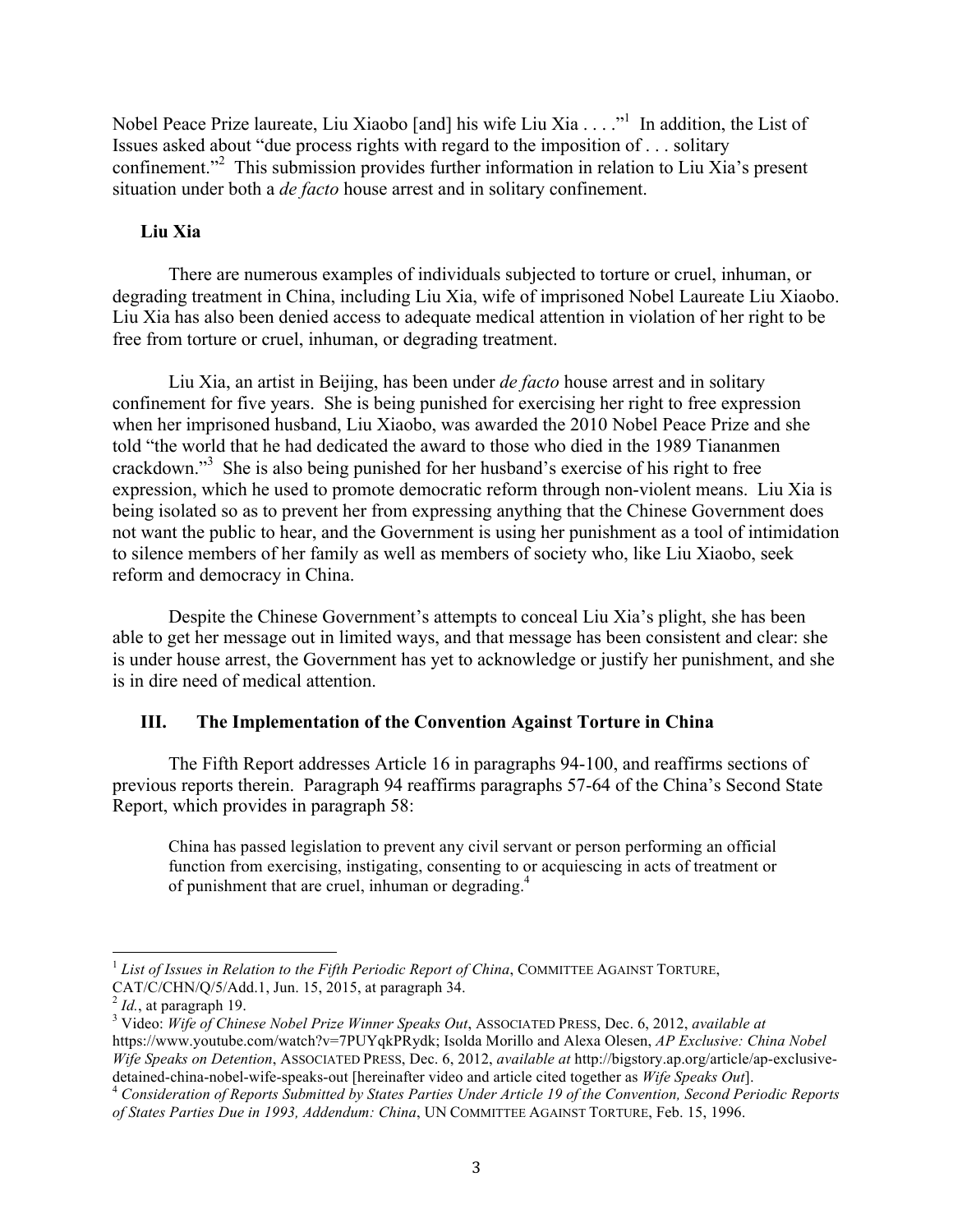While legislation that strives to prevent cruel, inhuman, or degrading treatment or punishment is commendable, the Chinese Government must take steps to ensure genuine implementation of such legislation. This is a necessary prerequisite for the Chinese Government to adequately implement Article 16 – and thus also Articles 10-13 – of the Convention. The highly visible and public case of Liu Xia illustrates the impunity with which the Government violates the Convention in sensitive cases.

Liu Xia's ongoing repression by the Chinese Government began shortly after the announcement on October 8, 2010, that her imprisoned husband Liu Xiaobo had been selected to receive the 2010 Nobel Peace Prize for his relentless advocacy for reform of China's one-party system. A short time after the announcement, Liu Xia was placed under a *de facto* house arrest and has been held in this way ever since, in solitary confinement, and without charge or trial.

Liu Xia remains cut off from the world as she battles severe physical and mental health conditions without adequate medical attention. This has been confirmed by her local lawyer Mo Shaoping as well as by close friends and other independent sources who have managed to reach her on rare occasions.<sup>5</sup> She is living in a nightmare so unimaginable that she has said even "Kafka could not have written anything more absurd and unbelievable."6 Even when she suffered a heart attack in early 2014, those close to her did not know the details of her condition or the location where she was being treated, and she has not received further medical care despite her ongoing heart condition and other health concerns.<sup>7</sup>

In March 2015, the Special Rapporteur on Torture and Other Cruel, Inhuman or Degrading Treatment or Punishment, Juan E. Méndez, concluded:

[T]here is substance in the allegations [...] that the Government of China, by failing to protect the physical and psychological integrity of Ms. Liu Xia, including by denying her access to adequate medical attention, has violated her right to be free from torture or cruel, inhuman or degrading treatment, as codified, inter alia in the articles 1 and 16 of the CAT. $8$ 

The Special Rapporteur also stated that the Chinese Government:

[Did] not sufficiently address the concerns, legal obligations, and questions raised in the initial communication, which prompts him to infer that the Government fails to fully and expeditiously cooperate with the mandate issued by the Human Rights Council in its resolution 25/13, as well as to comply with its obligation, under international customary law, to investigate, prosecute and punish all acts of torture and other cruel, inhuman or

 <sup>5</sup> *See, e.g.*, Didi Kirsten Tatlow, *Two Prominent Women Under Detention Are Hospitalized*, Feb. 21, 2014, NEW YORK TIMES, *available at* http://sinosphere.blogs.nytimes.com/2014/02/21/2-prominent-women-under-detention-

<sup>&</sup>lt;sup>6</sup> *Wife Speaks Out*, *supra* note 3.<br><sup>6</sup> *Wife Speaks Out*, *supra* note 3.<br><sup>7</sup> For example, Liu Xia's local lawyer Mo Shaoping confirmed with us that he did not know her precise whereabouts or specific information about <sup>8</sup> Juan E. Méndez, Report of the Special Rapporteur on Torture and Other Cruel, Inhuman or Degrading Treatment

*or Punishment, Addendum - Observations on Communications*, A/HRC/28/68/Add.1, Mar. 6, 2015, at paragraph 92.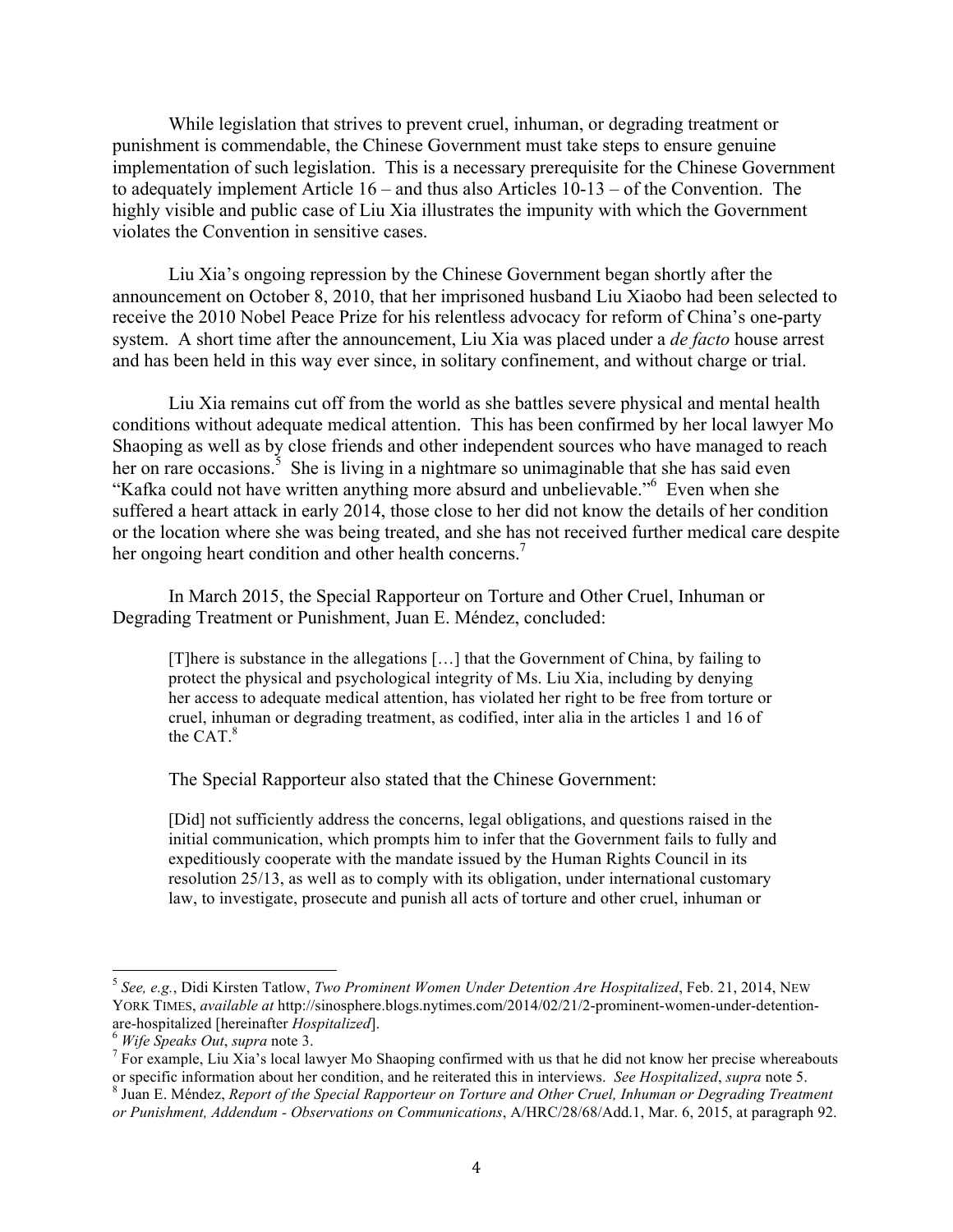degrading treatment or punishment, as codified, inter alia, in the Convention against Torture  $(CAT)$ .<sup>9</sup>

The reply from the Government, referenced by the Special Rapporteur, simply stated that "Liu Xia is a woman of 53 years of age and she originally comes from Beijing, China. **Liu's current health is fairly good.** The Chinese public security body has not adopted any legal or compulsory measures with regard to her." This reply is dated February 21, 2014 – very shortly after Liu Xia suffered from her heart attack.<sup>10</sup> And, of course, the reply implicitly acknowledges that the Government is detaining her because how else would it be possible for it to offer comment on the health of a random Chinese citizen in a country of 1.35 billion people?

Yet for over five years, the Chinese Government has continued to deny publicly the house arrest of Liu Xia, employing language such as "no legal enforcement measure has been taken against Ms. Liu Xia. $i$ <sup>11</sup> That may technically be true given that the Government is actually holding her illegally. But there can be no mistake the Government has held her under a *de facto* house arrest, in solitary confinement, and subject to enforcement measures. Throughout these years of *de facto* detention, Liu Xia has suffered from severe physical and mental health problems and she has repeatedly been prevented from seeking proper medical care.<sup>12</sup>

Local counsel Mo Shaoping has attested to his own firsthand experience with the severe and illegal restrictions placed on Liu Xia, emphasizing the issue of Liu Xia's "right of basic survival."<sup>13</sup> He has confirmed to Freedom Now that he is likewise unable to reach her or to ascertain crucial information about her condition. Mo has expressed our shared opinion that the Government does not "have an iota of legal justification for what they are doing to her,"<sup>14</sup> and added that he had very little information on Liu Xia's condition or whereabouts after she was admitted to a hospital following a heart attack in early  $2014$ .<sup>15</sup>

Beyond the lack of legal justification for her illegal house arrest, Liu Xia has also been held in solitary confinement for five years in her one-bedroom apartment in Beijing. The Committee Against Torture has repeatedly expressed concern about State practices relating to

<sup>&</sup>lt;sup>9</sup> *Id*, at paragraph 91.<br><sup>10</sup> *State Reply to JUA 24/12/2013 Case No. CHN 14/2013 (Allegations concerning the situation of Ms. Liu Xia, Chinese national and wife of Nobel Peace Prize winner, Mr. Liu Xiaobo),* Feb. 21, 2014, *available at* https://spdb.ohchr.org/hrdb/25th/China\_21.02.14\_(14.2013)\_Trans.pdf (emphasis added).

<sup>&</sup>lt;sup>11</sup> *Liu Xia v. People's Republic of China*, Opinion No. 16/2011, UN WORKING GROUP ON ARBITRARY DETENTION, A/HRC/WGAD/2011/16, adopted May 5, 2011, at paragraph 9, *available at* http://daccess-dds-

ny.un.org/doc/UNDOC/GEN/G12/112/32/PDF/G1211232.pdf [hereinafter "Working Group Opinion"]; On the same day as it adopted this Opinion, the Working Group also adopted Opinion 2011/15, in which it found Liu Xiaobo to be arbitrarily detained in violation of international law. *See Liu Xiaobo v. People's Republic of China*, Opinion No. 15/2011, UN WORKING GROUP ON ARBITRARY DETENTION, A/HRC/WGAD/2011/15, adopted May 5, 2011, *available at* http://daccess-dds-ny.un.org/doc/UNDOC/GEN/G12/111/92/PDF/G1211192.pdf.

<sup>12</sup> *See e.g.*, *Liu Xia's Requests*, Dec. 3, 2013, *available at* https://zengjinyan.wordpress.com/2013/12/03/刘霞的要 求 liu-xias-requests/.

<sup>13</sup> *See* Andrew Jacobs, *Biden Asked to Raise Case of Jailed Nobel Laureate and Wife*, NEW YORK TIMES, Dec. 3, 2013, *available at* http://sinosphere.blogs.nytimes.com/2013/12/03/biden-asked-to-raise-case-of-jailed-nobellaureate-and-wife/. <sup>14</sup> *Id*. <sup>15</sup> *Hospitalized*, *supra* note 5.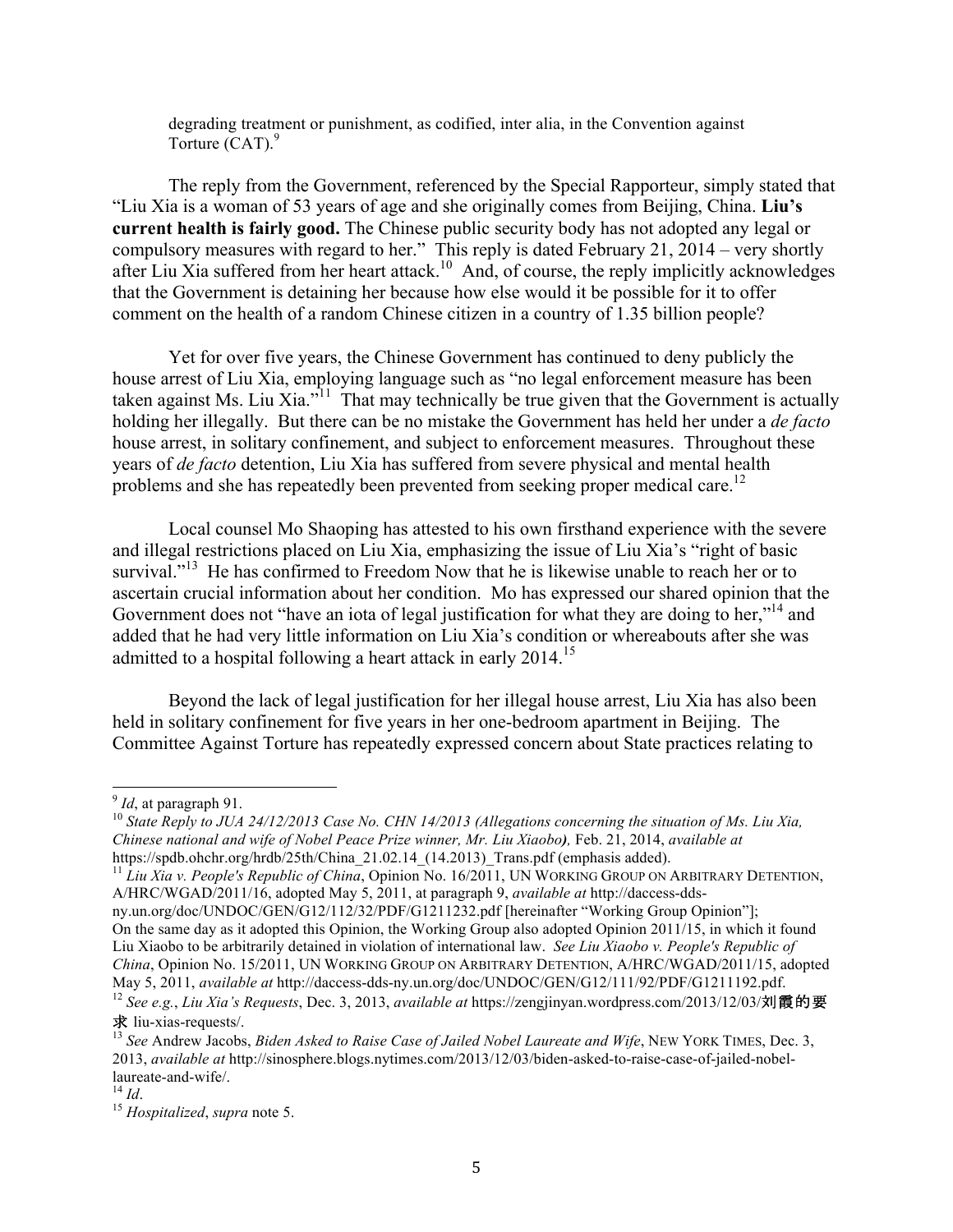solitary confinement. These concerns should only be heightened when there is not even an attempt by China to justify Liu Xia's arbitrary detention in the first place. Juan Méndez, UN Special Rapporteur on Torture and Other Cruel, Inhuman, and Degrading Treatment or Punishment and himself a former torture victim and prisoner of conscience in Argentina, observed the following:

Whatever the name, solitary confinement should be banned by States as a punishment or extortion technique . . . Solitary confinement is a harsh measure which is contrary to rehabilitation, the aim of the penitentiary system . . . Social isolation is one of the harmful elements of solitary confinement and its main objective. It reduces meaningful social contact to an absolute minimum . . . A significant number of individuals will experience serious health problems regardless of the specific conditions of time, place, and pre-existing personal factors . . . Considering the severe mental pain or suffering solitary confinement may cause, it can amount to torture or cruel, inhuman or degrading treatment or punishment when used as a punishment, during pretrial detention, [or] indefinitely.<sup>16</sup>

In light of the Government's refusal to acknowledge the reality of Liu Xia's situation or to take any measures to end or prevent the cruel, inhuman, or degrading treatment she faces, the Government is in violation of its obligations under Article 16 of the Convention. It is also in violation of Article 12, covering inhuman treatment as incorporated through Article 16(1) (see above), which provides:

Each State Party shall ensure that its competent authorities proceed to a prompt and impartial investigation, wherever there is reasonable ground to believe that an act of torture has been committed in any territory under its jurisdiction.

Despite the existence of reasonable grounds to believe that Liu Xia has been subjected to acts of cruel, inhuman, or degrading treatment throughout the past five years – given the evidence cited to in the Opinion of the UN Working Group on Arbitrary Detention<sup>17</sup> as well as numerous statements and reports by UN officials, foreign governments, NGOs, and Nobel Laureates<sup>18</sup> – the Chinese Government has not carried out or ordered an impartial investigation.

Unfortunately, Liu Xia's case is not an isolated one in China. Another high-profile case of Gao Zhisheng, for example, has been referenced and discussed in various UN reports,<sup>19</sup> and Gao himself has spoken out about his repeated disappearances, torture, mistreatment, and years

<sup>&</sup>lt;sup>16</sup> *UN Special Rapporteur on Torture Calls for Prohibition of Solitary Confinement*, UNITED NATIONS, Oct. 18,

<sup>2011,</sup> available at http://www.ohchr.org/en/NewsEvents/Pages/DisplayNews.aspx?NewsID=11506&.<br><sup>17</sup> Working Group Opinion, *supra* note 11.<br><sup>18</sup> See, e.g., Statement by Secretary Kerry: Fifth Anniversary of Liu Xiaobo's Convi http://translations.state.gov/st/english/texttrans/2014/12/20141224312555.html; *Buzek on Human Rights Day*, Dec. 10, 2011, *available at* http://www.europarl.europa.eu/former\_ep\_presidents/president-

buzek/en/press/press\_release/2011/2011-December/press\_release-2011-December-7.html; *Media Release: 12 Nobel Peace Laureates Urge UK Prime Minister to Call for Release of Liu Xiaobo and Wife Liu Xia*, FREEDOM NOW, Oct. 20, 2015, *available at* http://www.freedom-now.org/news/media-release-12-nobel-peace-laureates-urge-uk-primeminister-to-call-for-release-of-liu-xiaobo-and-wife-liu-xia/. <sup>19</sup> *See, e.g.*, *China: UN Experts Denounce Secret Detention of Human Rights Lawyer Gao Zhisheng*, UN OFFICE OF

THE HIGH COMMISSIONER FOR HUMAN RIGHTS, Dec. 23, 2012, *available at*

http://www.ohchr.org/EN/NewsEvents/Pages/DisplayNews.aspx?NewsID=11741&LangID=E;